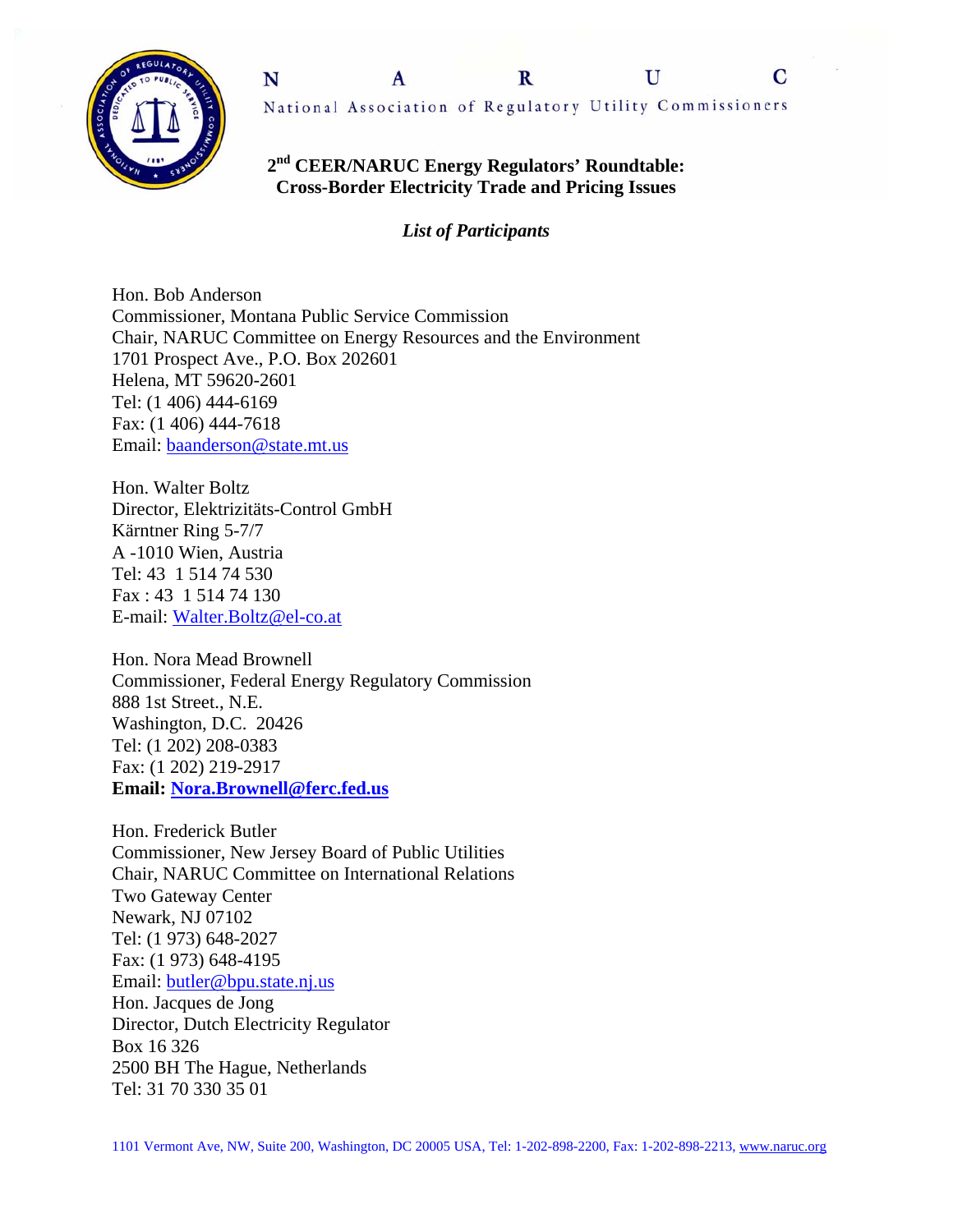FaxL 31 70 330 35 35 E-mail: j.j.deJong1@minez.nl

Hon. Sergio Garribba Commissioner, Autorità per l'Energia Elettrica e il Gas 5 Piazza Cavour 20121 Milano, Italy Tel: 39 02 65 56 52 01 Fax: 39 02 65 56 52 78 E-mail: sgarribba@autorita.energia.it

Craig Glazer Manager, Regulatory Affairs PJM Interconnection 1200 G Street, NW Suite 600 Washington, DC 20005 Tel: (1 202) 393-7756 Fax: (1 202) 393-7741 Email: glazec@pjm.com

Hon. Edward Holmes Vice Chairman, Kentucky Public Service Commission Chair, NARUC Committee on Gas 211 Sower Blvd., PO Box 615 Frankfort, KY 40602 Tel: (1 502) 564-3940 Fax: (1 502) 564-8992 Email: ejholmes@mail.state.ky.us

Hon. W. Robert Keating Commissioner, Massachusetts Department of Telecommunications and Energy Vice Chairman, NARUC Committee on Gas One South Station, 2<sup>nd</sup> Floor Boston, MA 02110 Tel: (1 617) 305-3522 Fax: (1 617) 345-9012 Email: robert.keating@dpu.state.ma.us

Hon. William Nugent President, NARUC Commissioner, Maine Public Utilities Commission 242 State Street, State House Station 18 Augusta, ME 04333-0018 Tel: (1 207) 287-3831 Fax: (1 207) 287-1039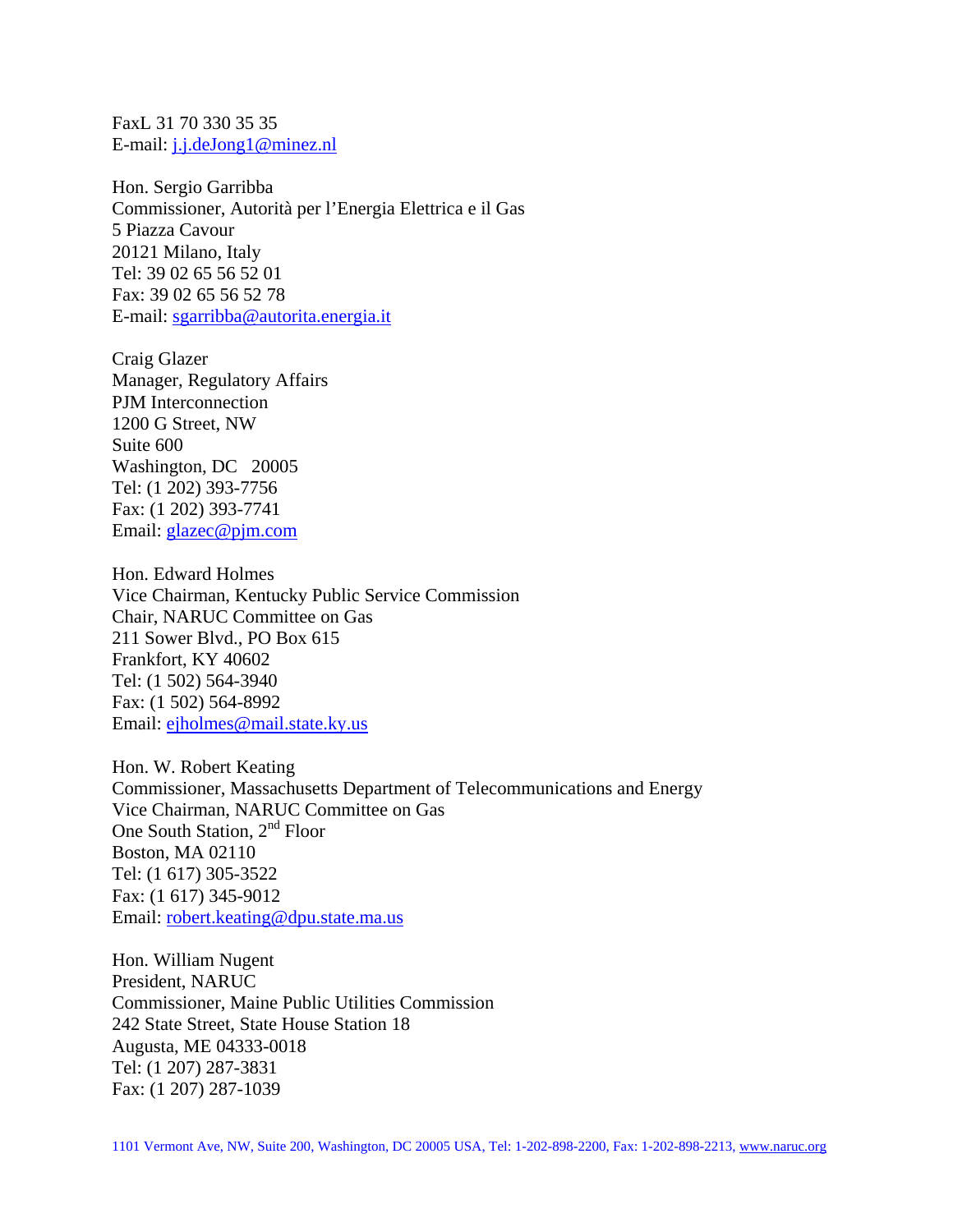Email: william.nugent@state.me.us

Hon. Bob Rowe Commissioner, Montana Public Service Commission 1701 Prospect Ave., P.O. Box 202601 Helena, MT 59620-2601 Tel: (1 406) 444-6167 Fax: (1 406) 444-7618 Email: Browe@state.mt.us

Hon. David Svanda First Vice President, NARUC Commissioner, Michigan Public Service Commission PO Box 30221 Lansing, MI 48909-7721 Tel: (1 517) 241-6185 Fax: (1 517) 241-6189 Email: david.a.Svanda@cis.state.mi.us

Hon. Allan Thoms Treasurer, NARUC Chairman, Iowa Utilities Board 350 Maple Street Des Moines, IA 50319-0069 Tel: (1 515) 281-5167 Fax: (1 515) 281-8821 Email: athoms@max.state.ia.us

Hon. Jacques-André Troesch Commissioner, Commission de Régulation de l'Electricté 149, rue de Longchamp 75116 Paris, France Tel: 33 1 56 91 41 37 Fax: 33 1 56 91 41 11 E-mail: jacques-andre.troesch@cre.fr

Hon. Juan Unda Commissioner, Comisión Nacional de Energia Marqués del Duero, 4 28001 Madrid, Spain Tel: 34 91 432 96 16 Fax: 34 91 577 48 36 E-mail: juu@cne.es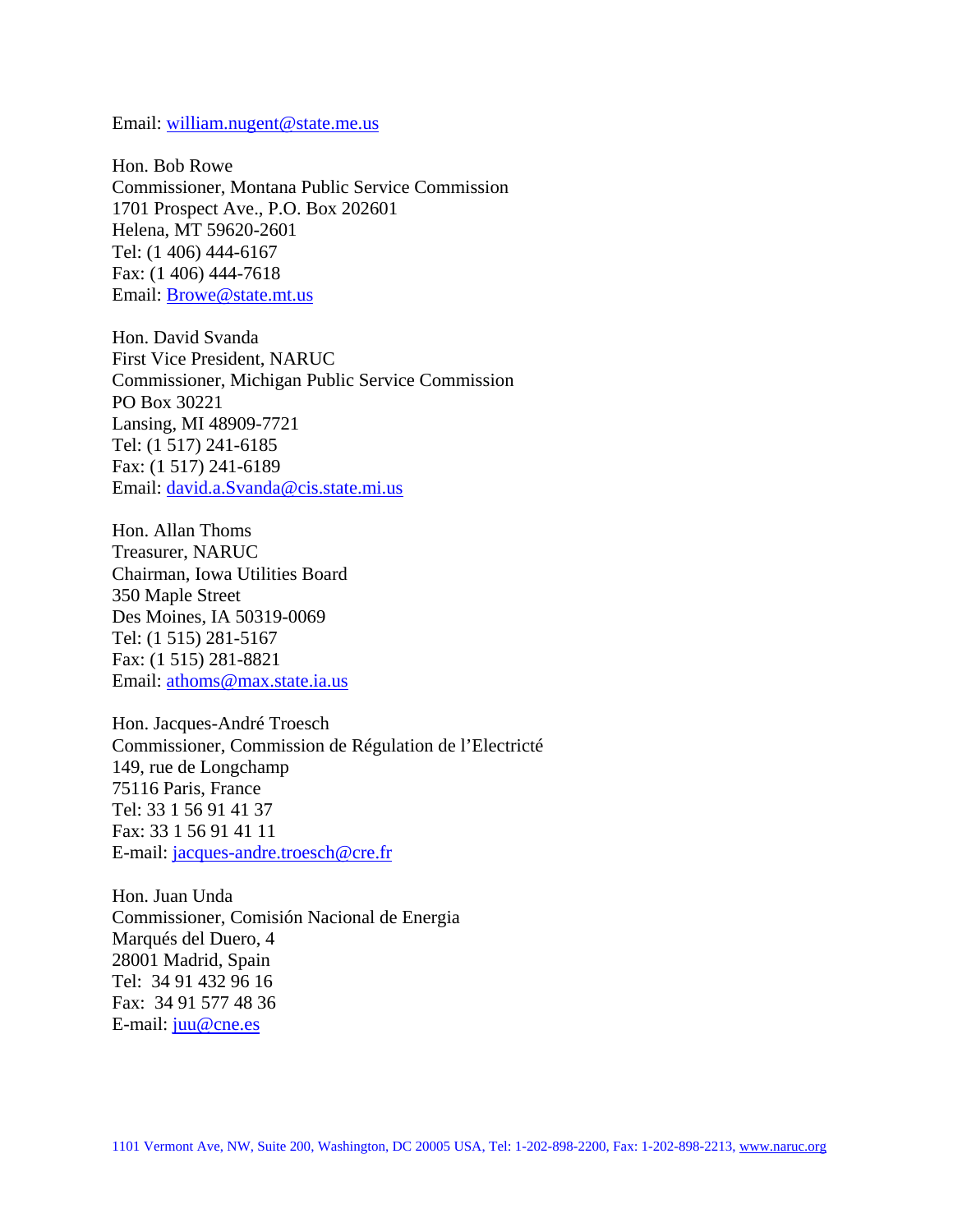Hon. Jorge Vasconcelos President, CEER Chairman, Entidade Reguladora do Sector Eléctrico Edifício Restelo – Rua Dom Cristóvão da Gama nº 1 – 3º 1400-113 Lisboa, Portugal Tel: 351 21 303 32 33 Fax: 351 21 303 32 01 E-mail: jvasconcelos@erse.pt

## *Observers*

Sharla Barklind Assistant General Counsel, NARUC 1101 Vermont Ave., NW, Suite 200 Washington, DC 20005 Tel: (1 202) 898-1350 Fax: (1 202) 898-2213 Email: sbarklind@naruc.org

Charles Gray Executive Director, NARUC 1101 Vermont Ave., NW, Suite 200 Washington, DC 20005 Tel: (1 202) 898-2208 Fax: (1 202) 898-2213 Email: cgray@naruc.org

Ray Lawton, PhD Director, National Regulatory Research Institute (NRRI) 1080 Carmack Road Columbus, OH 43210-1002 Tel: (1 614) 292-9014 Fax: (1 614) 292-7196 Email: Lawton.1@osu.edu

Paul Mollet Advisor, Entidade Reguladora do Sector Eléctrico Edifício Restelo – Rua Dom Cristóvão da Gama nº 1 – 3º 1400-113 Lisboa, Portugal Tel: 351 21 303 32 16 Fax: 351 21 303 32 01 E-mail: pmollet@erse.pt

Erin Skootsky Director, International Programs, NARUC 1101 Vermont Ave., NW, Suite 200 Washington, DC 20005